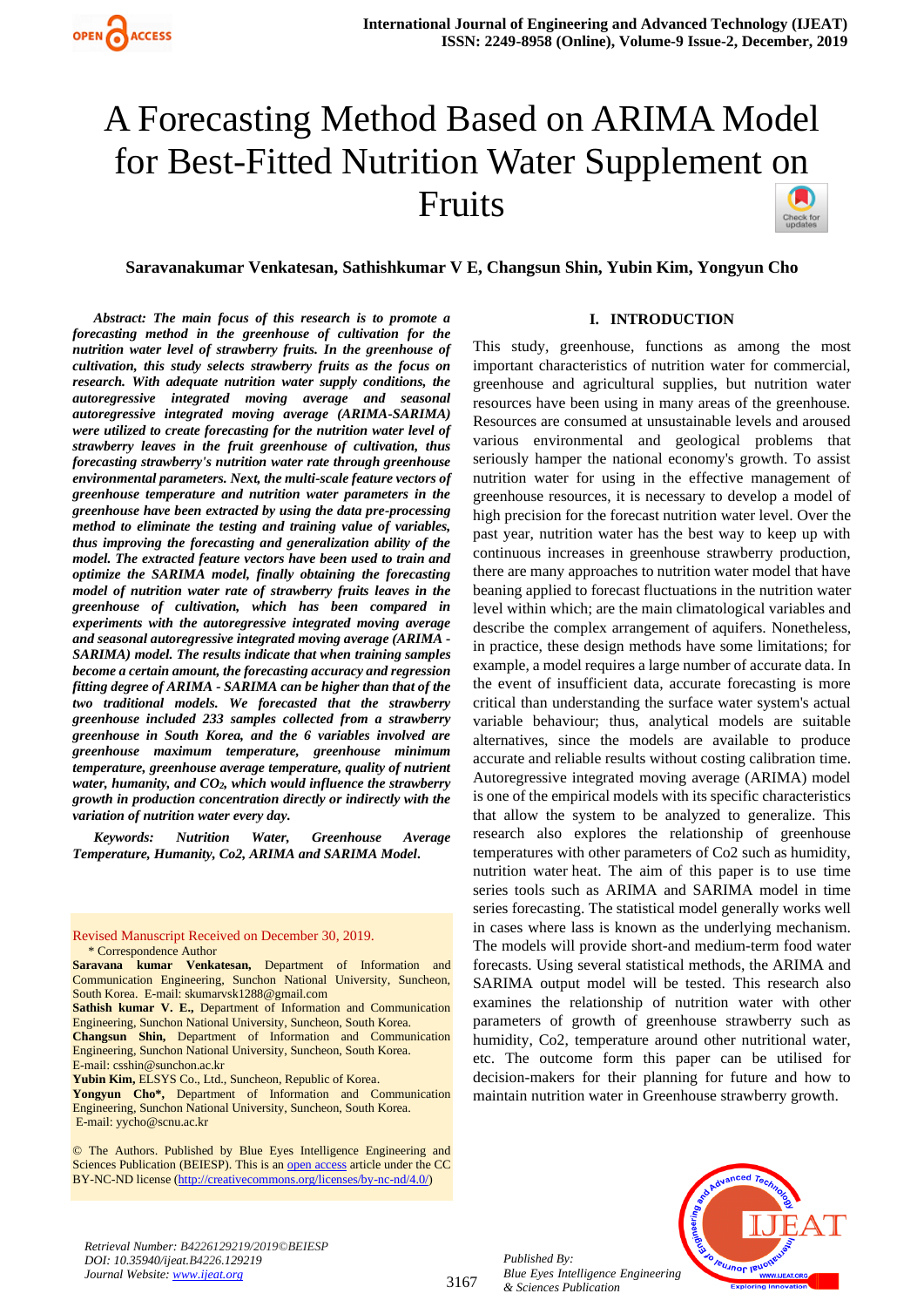## **II. MATERIALS AND METHOD**

## **A. Strawberry growth details**

Strawberry growth is considered as the healthiest rising economy. Due to the high domestic demand of strawberry for every season, the production in greenhouse is increasing. Since the strawberry plant has an extremely shallow root sys tem with roots reaching just about 6-inches deep in clay loa m soils, and because flower blooms can be destroyed by spri ng frosts, irrigation is either strongly recommended or requir ed, depending on the production system. Water quality and site selection of a well-tended strawberry bed will produce a good crop of berries for 3-5 years before the plants begin to decline, at which point the bed should be replanted [1]. A bed of 100 plants will provide about 100 quarts of berries, enough to provide a family of four with plenty of fresh berries as well as the surplus for freezing. This study uses two types of the strawberry bed, to find which bed produces the best predicting of strawberry growth and best prediction of strawberry growth and the performance with the help of linear regression and correlation method. Finally, in result and discussion, we will show the best prediction of strawberry growth team annual precipitation is 55 mm (2015–2016), occurring mainly during autumn and winter.

I measure readings of water quantity of strawberry plant with a factor and temperature correction. We take this data on strawberry growth during the autumn and winter season, because it depends on temperature, it is more admitted to the level of nutrition water [2]. The activity of the water curtain system is close to changes in the minimum daily night-time temperature, and farmers seldom use the system when the forecast minimum night-time temperature is approximately 0  $\degree$  C. If outdoor air temperature reaches above 0  $\degree$  C at night, the temperature of the indoor air remains equal to or above 5 ° C (the optimal temperature for strawberry cultivation) for the heat accumulated during the day and the insulating effects of the plastic cover.

## **B. Strawberry Data Properties Determination**

In this study, we have used the greenhouse strawberry data in the year September 2015 to May 2016.

| <b>Parameters/Features</b>           | <b>Abbreviation</b> | <b>Measurement</b> |  |
|--------------------------------------|---------------------|--------------------|--|
| Date                                 | Date                |                    |  |
| <b>Water Consumed</b>                | Water               | Milli Litres       |  |
| Greenhouse<br>Maximum<br>Temperature | <b>GHMaxTemp</b>    | $^{\circ}C$        |  |
| Greenhouse<br>Minimum<br>Temperature | GHMinTemp           | $^{\circ}C$        |  |
| Greenhouse Average<br>Temperature    | GHAveTemp           | $\rm ^{\circ}C$    |  |
| Greenhouse<br>Temperature Gap        | GHTempGap           | $^{\circ}C$        |  |
| Greenhouse<br>Maximum Humidity       | <b>GHMaxHum</b>     | $\%$               |  |
| Greenhouse<br>Minimum Humidity       | <b>GHMinHum</b>     | $\%$               |  |
| Greenhouse Average<br>Humidity       | GHAveHum            | %                  |  |

**Table- I: Data variables and description**

| Greenhouse humidity<br>gap                  | <b>GHHumGap</b>      | $\%$ |
|---------------------------------------------|----------------------|------|
| Greenhouse<br>Maximum CO2 Value             | GHMaxCO <sub>2</sub> | ppm  |
| Greenhouse<br>Minimum CO <sub>2</sub> Value | GHMinCO <sub>2</sub> | ppm  |
| Greenhouse Average<br>CO <sub>2</sub> Value | GHAveCO <sub>2</sub> | ppm  |
| Greenhouse CO <sub>2</sub><br>Value Gap     | GHCO2Gap             | ppm  |

These strawberry data are based on nutrition water quantity, humidity, co2, greenhouse average temperature etc. Data were collected from a local strawberry park in Korea. 233 samples collected from greenhouse strawberry were collected by locally experienced strawberry growth, where all the sample were either healthy or unhealthy. The samples were taken to the analysing for a relationship in strawberry acquisition after collecting the nutrition water quantity and temperature Table 1 shows the data variables.

**Exercise Strawberry** growth system: greenhouse maximum temperature and greenhouse minimum temperature greenhouse average temperature, quality of irrigation water, humanity, Co2 enrichment in greenhouse.

■ This plan focused on the prediction of strawberry growth level and time (using nine month 24hour data). the shorter taught how to classify strawberry plant by size, variety and stage of strawberry growth using a ARIMA and SARIMA



**Fig.1. Real data variables density value**

The data collected were rearranged and modified to remove the probable size for the first time. The strawberry data in greenhouse were used to determine horizontal water consumed over a span of 9 months. Figure 1 provides an overview of the function of density.

*Published By: Blue Eyes Intelligence Engineering & Sciences Publication* 



*Retrieval Number: B4226129219/2019©BEIESP DOI: 10.35940/ijeat.B4226.129219 Journal Website[: www.ijeat.org](http://www.ijeat.org/)*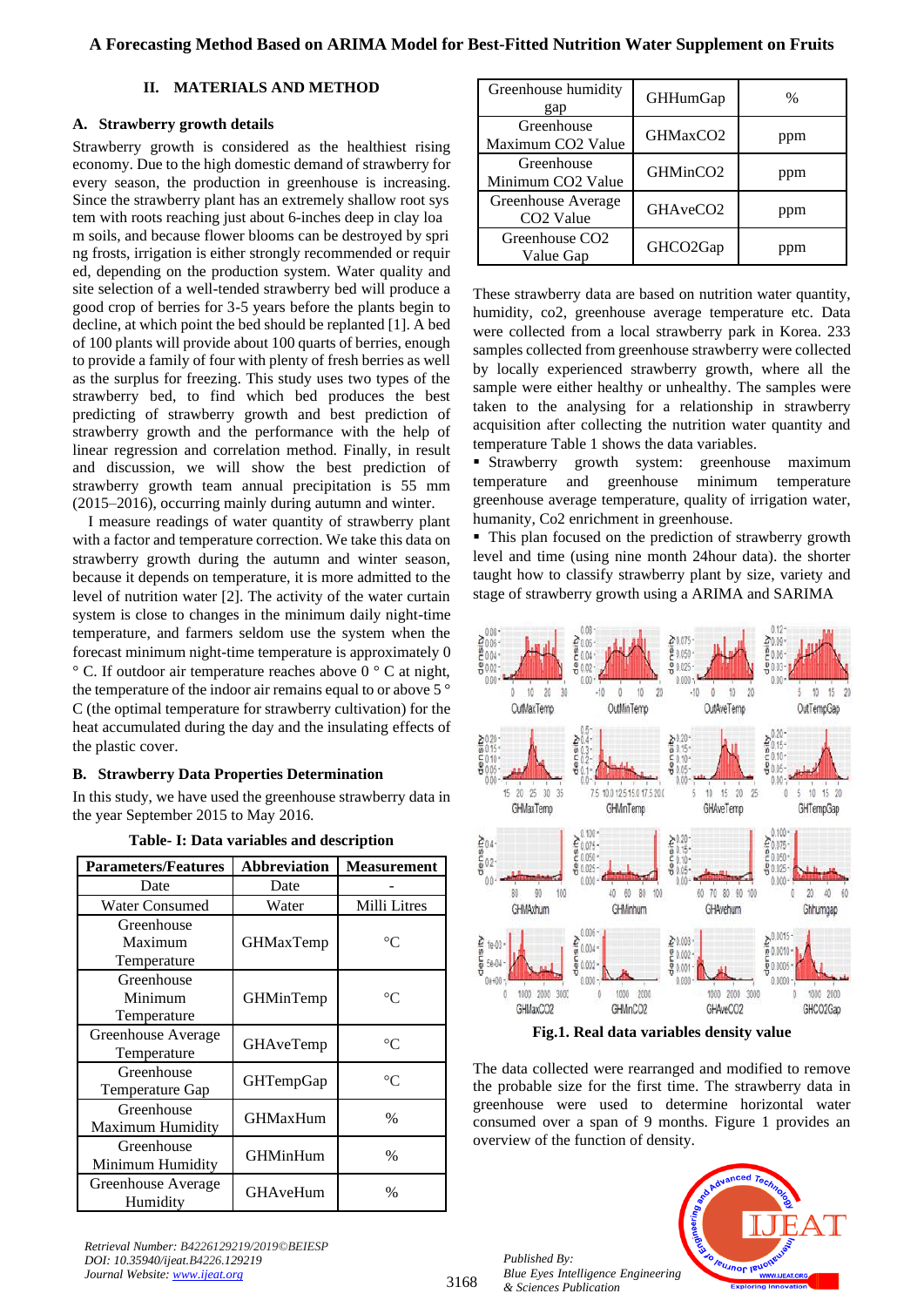

# **C. ARIMA Model**

Forecasting of the time series is a multidisciplinary scientific material used to solve issue of forecast [3]. It is easy and flexible to implement because it requires only historical observations of the necessary variables. Box and Jenkin presented ARIMA for the first time in 1976. The general equation of successive differences at the dth difference of X t is as follows: figure 1 show the flowchart of time series model

$$
\Delta^{\mathbf{d}} X_{\mathbf{t}} = (1 + \mathbf{B})^{\mathbf{d}} X_{\mathbf{t}} \tag{1}
$$

d is the difference order and is normally 1 or 2, and B is the backshift operator. The successive difference at one-time lag equals to,

$$
\Delta^{\mathbf{d}}X_t = (1 - B)X_t - X_t - 1\tag{2}
$$

The general ARIMA (p, d, q) is briefly expressed as follows

$$
\Phi_{\mathbf{P}}(\mathbf{B})W_{\mathbf{t}} = \Theta(\mathbf{B})\mathbf{e}_{\mathbf{t}} \tag{3}
$$

where *Φ*p(B) is an auto-regressive operator of order p, θq(B) is a moving average operator of order q,

and  $Wt = \Delta dXt$ .

#### **D. SARIMA Model**

The model of ARIMA is non-seasonal. This model has been generalized by Box and Jenkins to deal with seasonality. Their model is known as the prototype of the seasonal ARIMA (SARIMA) [4]. In this method, to exclude non-stationarity from the sequence, the seasonal distinction of correct order is used. A seasonal variation in the first order is the difference between an observation and the corresponding observation from the previous year and is determined from  $Zt= Yt-Yt-s$  with  $s= 9$  for monthly time series and  $s= 4$  for quarterly time series. This model is commonly referred to as the SARIMA model (p, q, I (P, D, Q) SARIMA (p, q, i)  $\times$  (P, D, Q) model in terms of lag polynomials is given below: figure 1 show the flowchart time series model.

$$
\phi_p(L^s)\phi_p(L)(1-L)^d(1-L^s)^D y_t = \phi_q(L^s)\theta_q(L)\varepsilon_t \tag{4}
$$

i.e. 
$$
\phi_p(L^s)\varphi_p(L)z_{t} = \phi_q(L^s)\theta_q(L)\varepsilon_t
$$
 (5)

#### **E. Forecast Performance Criteria**

It is important to estimate the structure of the time series and evaluate the quality of the best-suited version before forecasting. In the research, there are many descriptive statistics available to assess some time series or econometric model's forecast errors [5]. The following contemporary template selection criteria, such as mean absolute error (MAE), root mean square error (RMSE), mean absolute percent error (MAPE), and mean percentage error (MPE), are used to identify the best model for production in strawberry. The MAE is a quantity used in statistics to calculate how close estimates or projections are to the possible outcomes. gives the mean absolute error.

$$
\text{MAE} = \frac{1}{n} \sum_{i=1}^{n} |f_i - y_i|
$$

*Retrieval Number: B4226129219/2019©BEIESP DOI: 10.35940/ijeat.B4226.129219 Journal Website[: www.ijeat.org](http://www.ijeat.org/)*

The most commonly used variable is the RMSE. The main r eason for this is its simplicity and use in other datasets. It ha s been described as

$$
RMSE = \sqrt{\frac{1}{n}} \sum_{i=1}^{n} (y_t - \hat{y})^2
$$
 (7)

The percentage size of the error is measured by the MAPE. The sum of the unsigned percentage error is determined

$$
MAPE = \sum_{\frac{y}{n}}^{\frac{|y^1 - yt'|}{n}} x100\%
$$
 (8)

MPE is the percentage of error that occurred on average forecasting. MAPE, except that it indicates the error path. Conversely, signed errors impact and cancel each other.

$$
MPE = \frac{1}{n} \sum_{t=1}^{n} \left(\frac{e_t}{y_t}\right) \times 100\tag{9}
$$



**Fig. 2 Flowchart of the proposed procedure**

#### **III. RESULT AND DISCUSSION**

For the development and testing of an ARIMA system, stationary time series data are prerequisites. The data collected were analyzed and the first distinction was applied to the stationarization of data. A Phillips–Perron test was performed using a mat lab code (pptest) to determine the first stationary difference in the results. This experiment will determine the null hypothesis of a unit root in a univariate time. [6]  $Yt = c + \delta t + a Yt - 1 + e(t)$ . The assumption of zero limits to equal 1. The test models, suitable for series with different production characteristics, restrict the coefficients of drift and deterministic trend (i.e., c and d, respectively) to 0. The experiments use updated statistics from Dickey-Fuller to compensate for serial comparisons in the (t) innovation phase.

*Published By: Blue Eyes Intelligence Engineering & Sciences Publication* 



3169

 $(6)$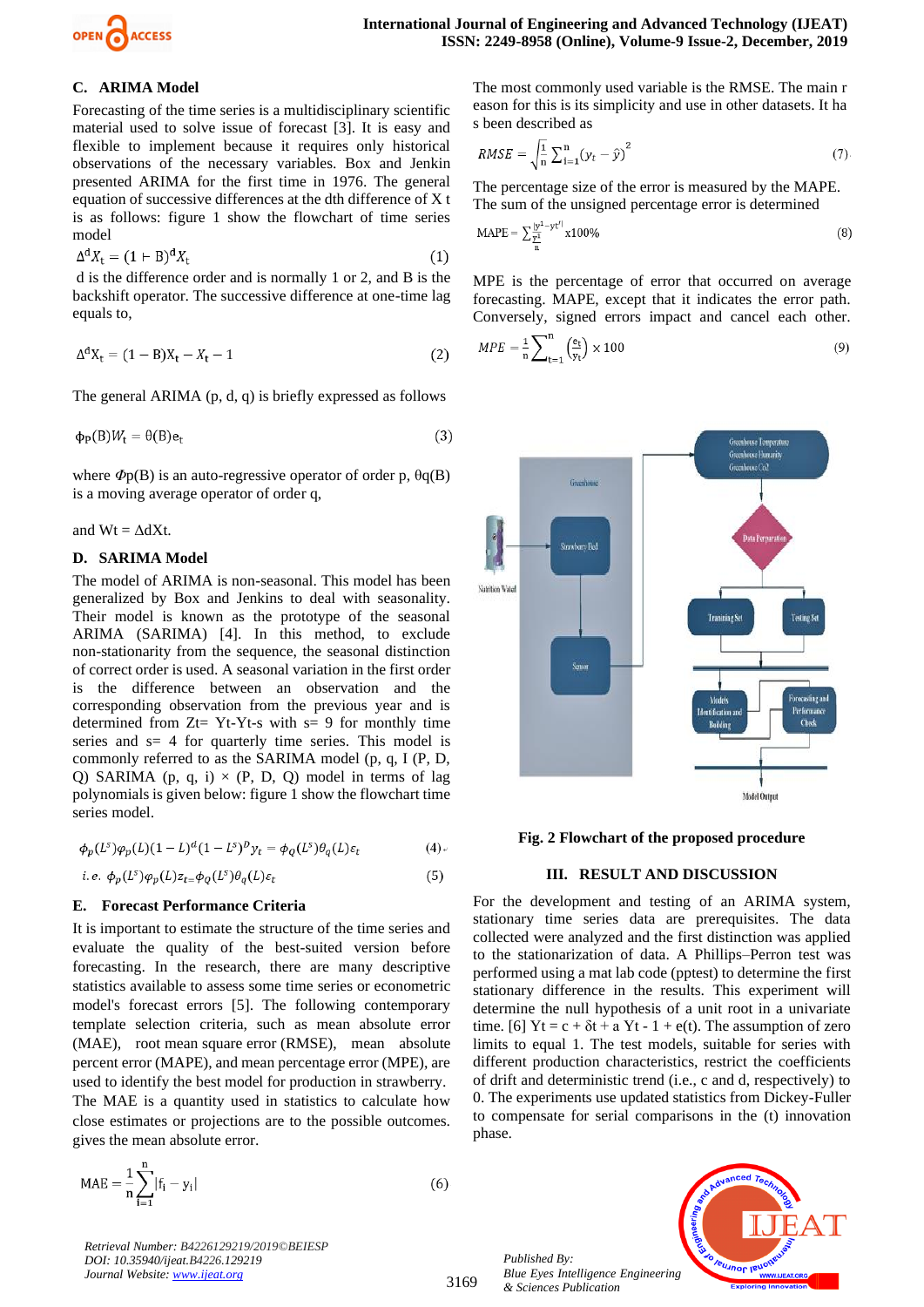## **A Forecasting Method Based on ARIMA Model for Best-Fitted Nutrition Water Supplement on Fruits**

The h= 1 Phillips – Perron test result shows that the first difference will adequately stationarize the data consumed by strawberry's monthly heat. Also, Figure 3 displays stationary time series data for 9month 24hour data greenhouse strawberry nutrition water consumed after the first difference was applied. The fluctuation clearly is around zero; therefore, they can be considered stationary. This result shows that the first difference is adequate and further processing of data is unnecessary.



## **Fig.3. The nutrient water consumed by strawberry plants each day from September 2018 to May2019**

The second difference is sufficient to stabilize the variance and make the data stationary, i.e. the order of difference is two, which is integrated of order two. The alternative positive and negative auto-correlation function (ACF) (Figure 4 (left side)) and the exponentially decreasing partial auto-correlation function (PACF) (Figure 4 (right side)) indicate that strawberry production development follows an autoregressive moving average process [7]. The PACF with a significant spike at lag 1 and ACF with a significant spike at lag 1 suggest that autoregressive first order and moving first order average were successful for Strawberry greenhouse output.



**Fig.4. ACF and PACF plot nutrition water consumed** 

Figure 4 shows that for the consumed nutrition water (a) significant autocorrelations are resent at 12-fold lags, suggesting a seasonal action every 9 months. Nevertheless, in shorter lags, there are potentially significant auto-correlations. PACF declines after the fourth delay, so there is ACF declines then the second lag and, accordingly, the proposed SARIMA model is ARIMA (0,1,3), (0,1,1) with a seasonal auto-regression (AR) of 12 and a moving average (MA) of 12. All possible combinations were tried with the smallest RMSE to determine the best model. Then the second lag of ACF with a low lag decline for PACF, the model showed reasonable results (statistically significant results) [8]. Therefore, ARIMA  $(4,0,2)$ ,  $(2,0,0)$  was supposed to be the final version. Once, attempts were made to determine the splendid model and improve the model system through all possible combinations

Using the preliminary method, it is clear that SARIMA  $(0,1,3)$  is the best-selected model for AIC = 5732.3, AICc = 5732.42 and BIC = 5753.39 to forecast growth in Greenhouse Strawberry. Shown in Table 2

| Table- II: Summary statistics of the SARIMA (0,1,3) |  |
|-----------------------------------------------------|--|
| model                                               |  |

| <b>Parameter</b> | <b>Model Performance</b> |                  |           |            |  |
|------------------|--------------------------|------------------|-----------|------------|--|
|                  | <i><b>Estimates</b></i>  | <b>Std.Error</b> | Z-Value   | P-Value    |  |
| AR(1)            | $-0.137$                 | 0.0494           | $-2.7714$ | $0.0055**$ |  |
| MA(1)            | $-0.838$                 | 0.0248           | $-3.7901$ | 2.20E-01   |  |
| SMA(1)           | $-0.003$                 | 0.0452           | $-0.0755$ | 0.9398     |  |

Table 3 summarizes the ARIMA (4,0,3) Is the best-selected development forecast model in greenhouse strawberry with AIC = 5949.69, AICc = 5950.39 and BIC = 5992.64. The estimates of the parameters of the fitted ARIMA (0,1,3).



*Retrieval Number: B4226129219/2019©BEIESP DOI: 10.35940/ijeat.B4226.129219 Journal Website[: www.ijeat.org](http://www.ijeat.org/)*

*Published By:*

*& Sciences Publication*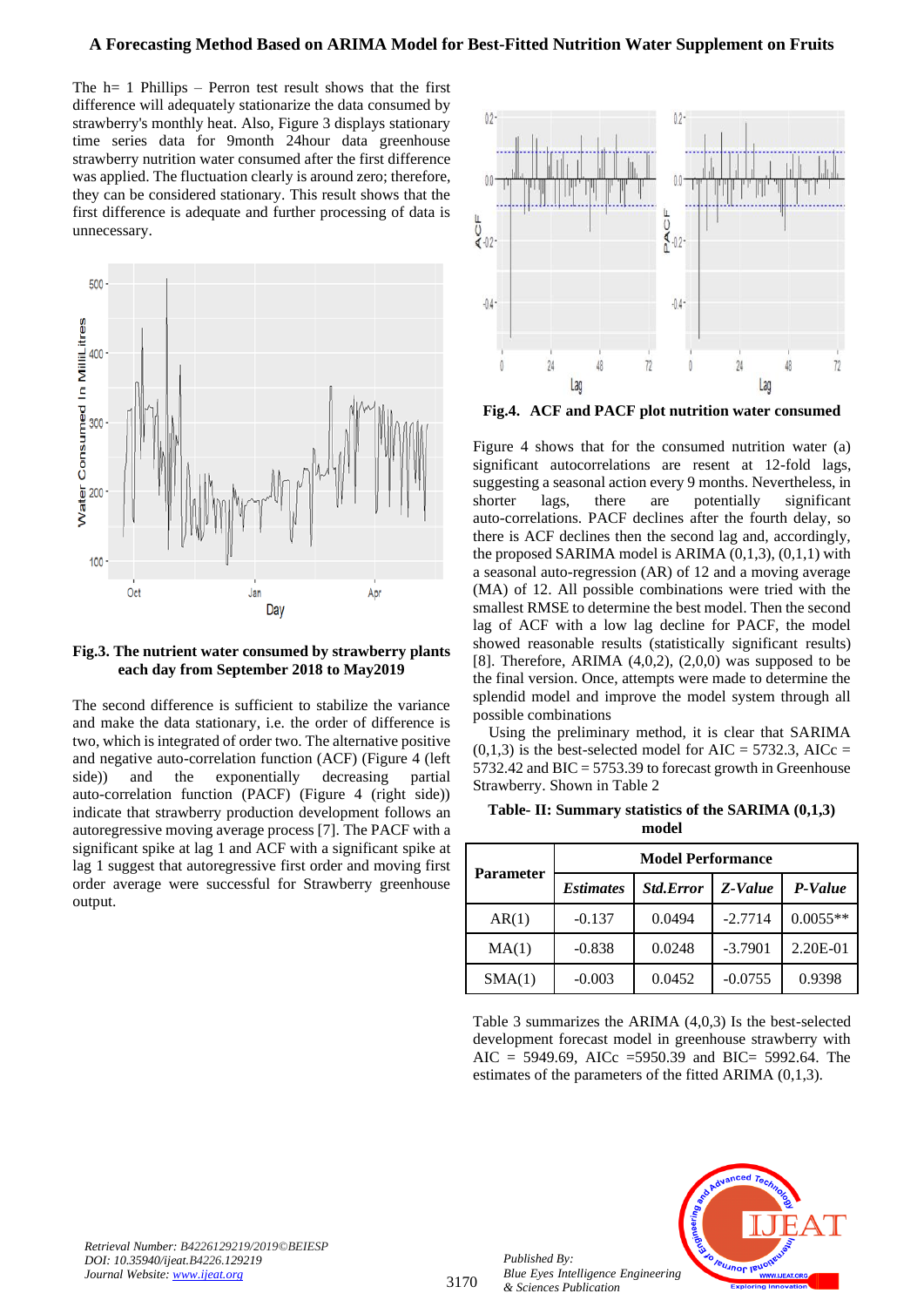|                  | <b>Model Performance</b> |                  |          |             |  |
|------------------|--------------------------|------------------|----------|-------------|--|
| <b>Parameter</b> | <b>Estimates</b>         | <b>Std.Error</b> | Z-Value  | P-Value     |  |
| AR(1)            | 0.06                     | 0.466            | 1.306    | 0.1914      |  |
| MA(1)            | $-0.049$                 | 0.047            | $-1.028$ | 0.3038      |  |
| MA(2)            | 0.562                    | 0.02             | $-7.182$ | $2.2e-16**$ |  |

**Table- III: Summary statistics of the ARIMA (4,0,2) model**

The standardized residual among them the forecast and scientific value for weekly nutrition water consumed were calculated for testing the product method. Figure 5 exposes that most of the standardized residuals for weekly nutrition water forecasts are between 1; thus, the standardized residuals the value of the proposed ARIMA system can be assumed to be automatically distributed [9]. The standardized residuals good and bad values often show model quality and imply that the expected values are sometimes higher or lower than the original values. Although some residuals fall further than the 2 limits, they reflect a limited number of readings and still remain within the 95% confidence interval that has been accepted. Ljung-Box test is a goodness-of-fit test, and it measures the skewness and kurtosis of the test data fit those of a confidence interval. This test can provide a null hypothesis decision. Whether the input data originates from a confidence interval with an unknown mean and variance [10]. The null hypothesis for the weekly greenhouse temperature is tested using the Ljung-Box test and the results of this study are in line with the scientific method at  $P =$ 1,887, which refers to the normal distribution and nutrition water of the standardized residual.



 **Fig.5. ACF and PACF plot of residuals of the fitted model water consumed data**

The residual ACF and PACF were examined to assess the expected data's white noise. Figure 5 displays the ACF and PACF of the monthly nutrition water consumed models for 72 lags of residuals. The 72 lags presented are sufficient to model goodness Ljung-Box because most of the spikes with a propensity to decline are within the trust limits. The lags for both monthly nutrition water consumptions are within the essential value indicated by blue lines, and the residuals can be regarded as uncorrelated, suggesting the accurate model's goodness. The average number of residuals from ACF and PACF are beyond the critical limit, but these are relatively few and still within the 95% confidence interval accepted [11].

Long-term forecasting for lead times of 9 months was performed using the best models with real data of average for weekly and nutrition water consumed. Figure 6 presents the expected for weekly nutrition water consumed for the next 24 hours. The expected average for weekly nutrition water consumed value was within the range of 150–450. The common fluctuation trend was maintained, which can be explained by variations in nutrition water consumed due to change in greenhouse temperature conditions throughout the month. The common trend of monthly nutrition water consumption extended with time, as shown in Figure 6.it may be due to extended average temperature levels of the greenhouse as a result of nutrition water change and strawberry depletion [12]. The monthly nutrition water consumption is expected to reach 450. Figure 6 shows the expected average amount of nutrition water consumption for a month in advance. The fluctuation is existing for real average nutrition water consumed, and this fluctuation is kept with the forecasted values. The fluctuations for a forecasted average amount of the nutrition water consumption seemed to be larger in comparison with real inputs or forecasted monthly greenhouse strawberry [13].

The most useful "forecasts accuracy value" of the ARIMA and SARIMA model are shown in table 4.



*Published By:*

*& Sciences Publication*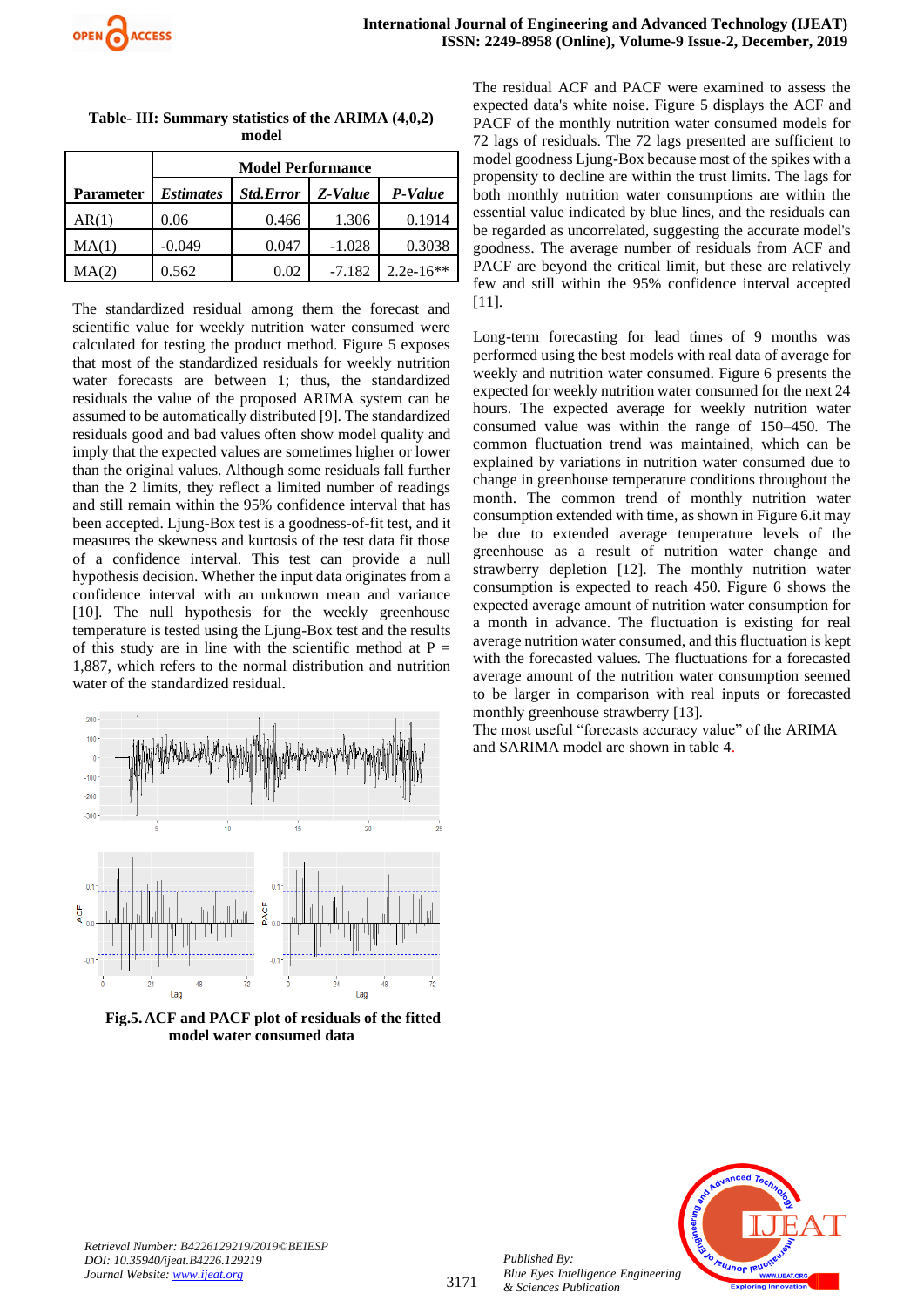

**Fig. 6. ARIMA and SARIMA forecasts water data consumed by strawberry**

|               |             | <b>Training</b> |            |             |             | <b>Testing</b> |            |             |
|---------------|-------------|-----------------|------------|-------------|-------------|----------------|------------|-------------|
| Model         | <b>RMSE</b> | <b>MAE</b>      | <b>MPE</b> | <b>MAPE</b> | <b>RMSE</b> | <b>MAE</b>     | <b>MPE</b> | <b>MAPE</b> |
| <b>ARIMA</b>  | 67.01       | 47.1            | $-15.66$   | 32.84       | 68.77       | 47.85          | $-22.36$   | 37.89       |
| <b>SARIMA</b> | 59.21       | 48.17           | $-19.66$   | 35.71       | 61.21       | 48.9           | $-25.36$   | 39.54       |

**Table- IV: The forecasting accuracy values of the ARIMA (4,0,2) and SARIMA (0,1,3) model**

Finally, through the comparison test of the ARIMA and SARIMA model, the accuracy of the selected models for nutrition water in greenhouse strawberry and for precipitation is shown in Table 4.

 We selected the most appropriate model from the models listed in Tables 2 and 3, which has the lowest forecast error when comparing predicted data using an appropriate test set. Also carried out was the Ljung-Box analysis and the p-values obtained are shown in tables 2 and 3. It follows from the above analysis that the statistical model that is the most suitable model for the considered data sets depends on the temperature zones from which they originate in the greenhouse. However, the results obtained show that applying SARIMA, ARIMA models to a nutrition water in greenhouse strawberry and a time series of precipitation provides valuable insights into the data structures studied and their components, which is a good basis for a satisfactory prediction. Table 4 and Figure 6 include examples of the predictions generating the smallest RMSE and passing the Ljung-Box test.

# **IV. CONCLUSION**

This research engaged in the development and comparison of two-time series models to predict the daily consumption of nutrient water of strawberry plants with the environmental data as like temperature, humidity and  $CO<sub>2</sub>$  in a greenhouse. Each model, ARIMA and SARIMA, was trained with the nutrient water consumption data and the environmental data, which were regularly gathered from the greenhouse. As the result from the analysis test, the performance of SARIMA is best. This research uses only 9 months' data. since the data sets in this research is small, the future work will be concentrated on verifying this result and enhancing the prediction performance through proof test with data on nutrient water consumption gathered for more long time. Future work is to include more weather data and information from remote sensing [14] and to develop intelligent system to develop smart farming technology [15].

## **ACKNOWLEDGMENT**

This work was supported by Korea Institute of Energy Technology Evaluation and Planning (KETEP) grant funded by the Korea government(MOTIE) (20194210100230, Development and substantiation of renewable energy fusion system for crops)

This work was carried out with the support of "Cooperative Research Program for Agriculture Science &Technology Development (Project No. PJ01188605)" Rural Development Administration, Republic of Korea and, this research was supported by IPET (Korea Institute of Planning and Evaluation for Technology in Food, Agriculture, Forestry and Fisheries) through Advanced Production Technology Development Program, funded by MAFRA (Ministry of Agriculture, Food and Rural Affairs) (No. 315001-5)

# **REFERENCES**

- 1. Sharp, Russell G. "A review of the applications of chitin and its derivatives in agriculture to modify plant-microbial interactions and improve crop yields." Agronomy 3.4: 757-793, 2013.
- 2. Yang, Yang, et al. "Short-term forecasting of daily reference evapotranspiration using the Penman-Monteith model and public weather forecasts." Agricultural water management 177: 329-339. 2016
- 3. Padhan, Purna Chandra. "Application of ARIMA model for forecasting agricultural productivity in India." Journal of Agriculture and Social Sciences 8.2, 2012.
- 4. Adanacioglu, Hakan, and Murat Yercan. "An analysis of tomato prices at wholesale level in Turkey: an application of SARIMA model." Custos e@ gronegócio on line 8.4: 52-75, 2012
- 5. Hasni, Abdelhafid, et al. "Applying time series analysis model to temperature data in greenhouses." Sensors & Transducers 126.3: 119, 2017.

6. Alencar, David B., et al. "Hybrid approach combining SARIMA and neural networks for multi-step

ahead wind speed forecasting in Brazil." IEEE Access 6 (2018): 55986-55994

*Published By:*

*& Sciences Publication* 



*Retrieval Number: B4226129219/2019©BEIESP DOI: 10.35940/ijeat.B4226.129219 Journal Website[: www.ijeat.org](http://www.ijeat.org/)*

3172